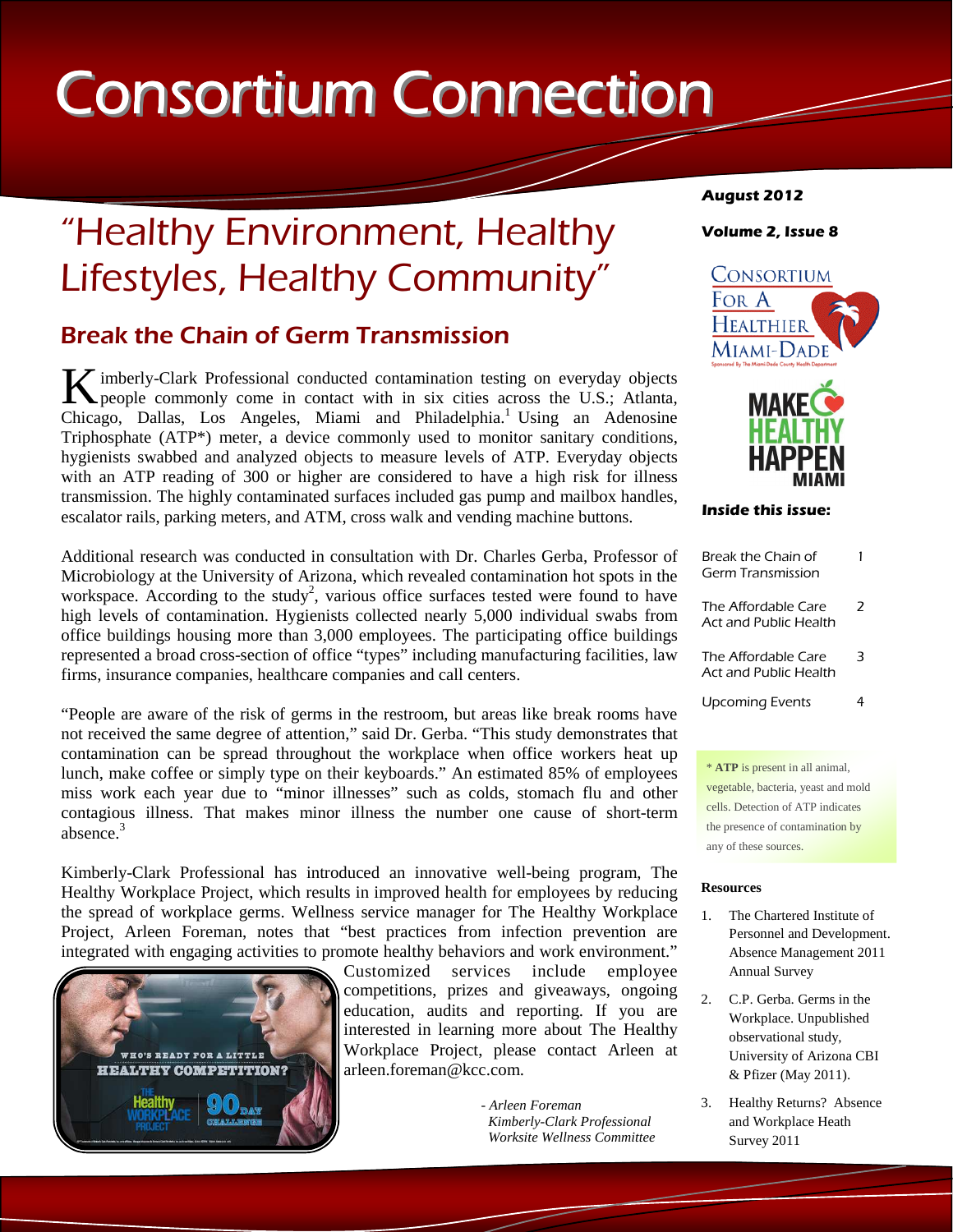## The Affordable Care Act and Public Health

### A Summary of the Health Reform and Healthy People Initiative Article

The Affordable Care Act (ACA), the historic health reform law passed in 2010, lays the foundation for prevention and builds upon the goals and objectives established in Healthy People 2020. The ACA supports a comprehensive model for health in the U.S. through the application of the ecological model of health and the integration of clinical and preventive services.

The ACA sets the stage for prevention in several ways. First, effective September 2010, all new group plans and insurance policies must cover, at no cost, clinical preventive services recommended by the US Preventive Services Task Force. Second, the ACA created the National Prevention Council to create a focus on prevention and develop a National Prevention Strategy. Third, the ACA established a Prevention and Public Health Fund that will provide funding over the next ten years to promote health and prevent disease. Lastly, the ACA also authorized investment in several other programs, including the National Health Services Corps and community health centers that will strengthen the public health infrastructure. Below is a summary of the ACA's focus areas.

*Tobacco Use:* The ACA directly addresses tobacco use through numerous health systems and broader public health reforms. Clinical interventions will be enhanced through the ACA by removing financial barriers to accessing cessation services and creating medical homes and primary care systems that ensure appropriate counseling, cessation treatments, and follow-up. In 2010, the Prevention and Public Health Fund awarded funding to communities to implement evidence-based tobacco control programs and policies. These include telephone-based tobacco cessation services, outreach programs targeting vulnerable population, and anti-tobacco media campaigns showing the negative health consequences of tobacco use.

*Physical Activity:* The ACA builds upon the Guide to Community Preventive Services recommendations to make physical activity the easy choice by providing funding for communities to make the built environment more conductive to active living and encourages walking, bicycling and stair climbing. The ACA-authorized Community Transformation Grants enables multi-sectoral ways to promote physical activity and other health outcomes through a " health in all policies" approach, including education, planning, and transportation.

*Overweight and Obesity:* The Food and Drug Administration is charged with implementing new federal requirements for nutrition labeling of foods sold at certain food chains and establishments to raise awareness of the caloric content of foods. To promote worksite wellness programs, the ACA expands premium discounts that employers can offer as financial incentives to increase participation in weight control programs, provides employers with technical assistance and best practices, and provides grants to small employers to establish comprehensive worksite wellness programs. The ACA also supports the creation of a Healthy Weight Collaborative administered by the Department of Health and Human Services' Health Resources and Services Administration for multi-sector partners to engage state and local communities in linking public health and primary care to prevent and treat obesity in children and families.

*Substance Abuse and Mental Health***:** Screening for alcohol use is expected to be enhanced through the ACA's strengthening of the primary care system and its assurance of coverage for clinical preventive services for new plans. ACA also builds upon previous laws requiring uniformity of coverage for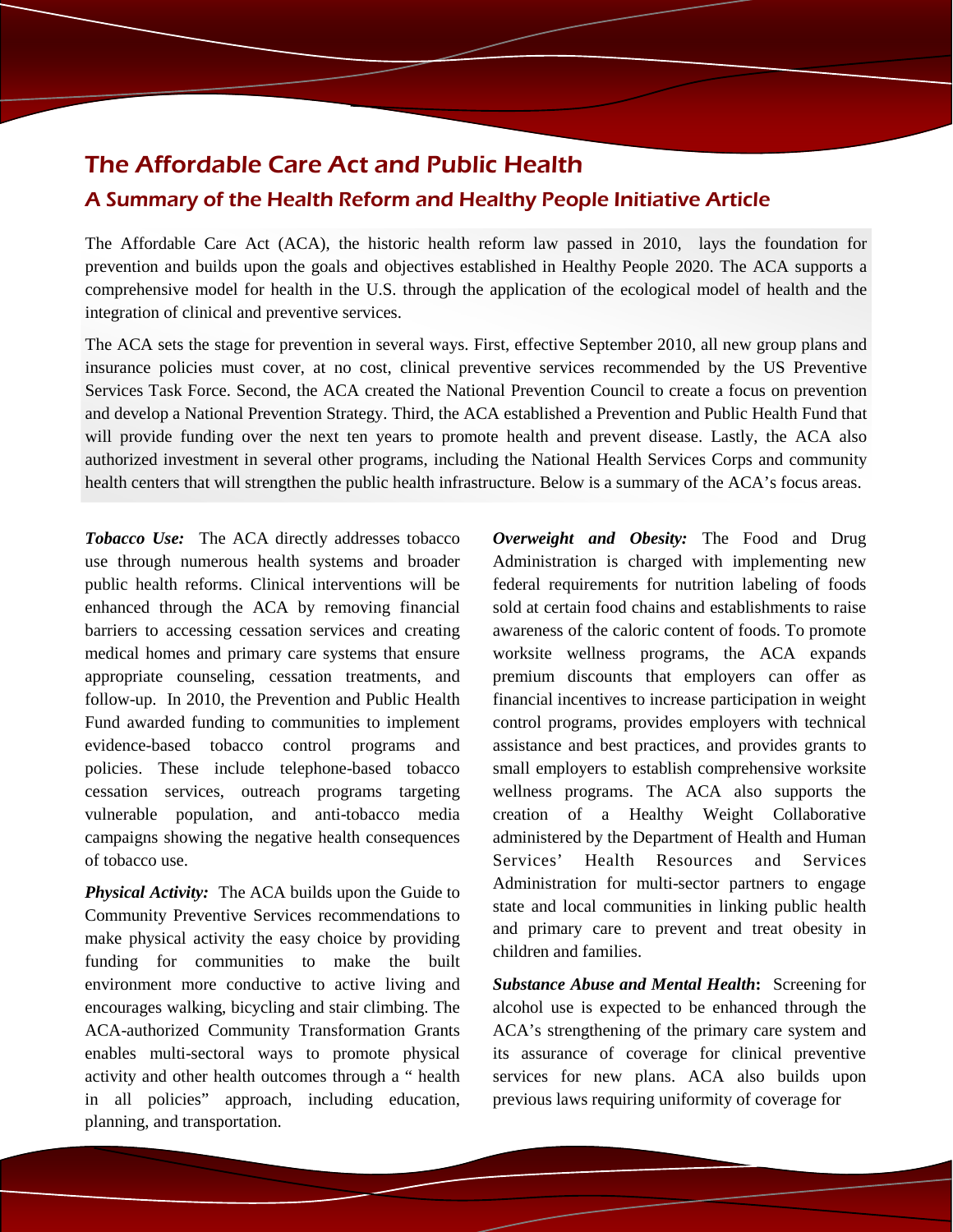# The Affordable Care Act and Public Health

### A Summary of the Health Reform and Healthy People Initiative Article

mental health treatment. Furthermore, these actions will be enhanced through the minimum benefits package that is expected to be available in 2014 through insurance exchanges, which will ensure that essential mental health and substance abuse services are available to lower income populations through Medicaid and subsidized private insurance. In 2010, through the ACA-authorized Prevention and Public Health Fund, funding was dedicated to the integration of behavioral health into primary care settings to help prevent and promote health and wellness.

*Injury and Violence***:** The National Prevention Council will begin to address the multi-sector problems through a social determinants of health approach. Specifically, the federal government will partner with a diverse group of stakeholders to prevent injury within worksites, homes, neighborhoods, schools, and other settings.

*Responsible Sexual Behavior:* Increased access to care under the ACA will provider opportunities for counseling and screening, including first-dollar coverage for US Preventive Services Task Force recommended screenings for sexually transmitted infections.

*Immunization:* The ACA will reduce the financial barrier to immunization by ensuring first-dollar coverage for immunizations recommended by the Advisory Committee on Immunization Practices for those in private insurance plans.

*Access to Care:* One of the most significant changes under the reform is to ensure all Americans have insurance and access to primary care. The Prevention and Public Health Fund will allocate funds to bolster the primary care workforce. Additionally, funding will support the expansion and creation of community

Fielding, J.E., Teutsch, S., Koh, H. Health Reform and Healthy People Initiative. *American Journal of Public Health*, 2012. 1(102): 30-33.

health centers making affordable primary care services available to millions of people regardless of insurance status or ability to pay.

*Environmental Quality:* The National Prevention Council will increase attention on the physical environment and look more broadly at the consequences of the current transportation systems, agricultural policies, and community design and development.